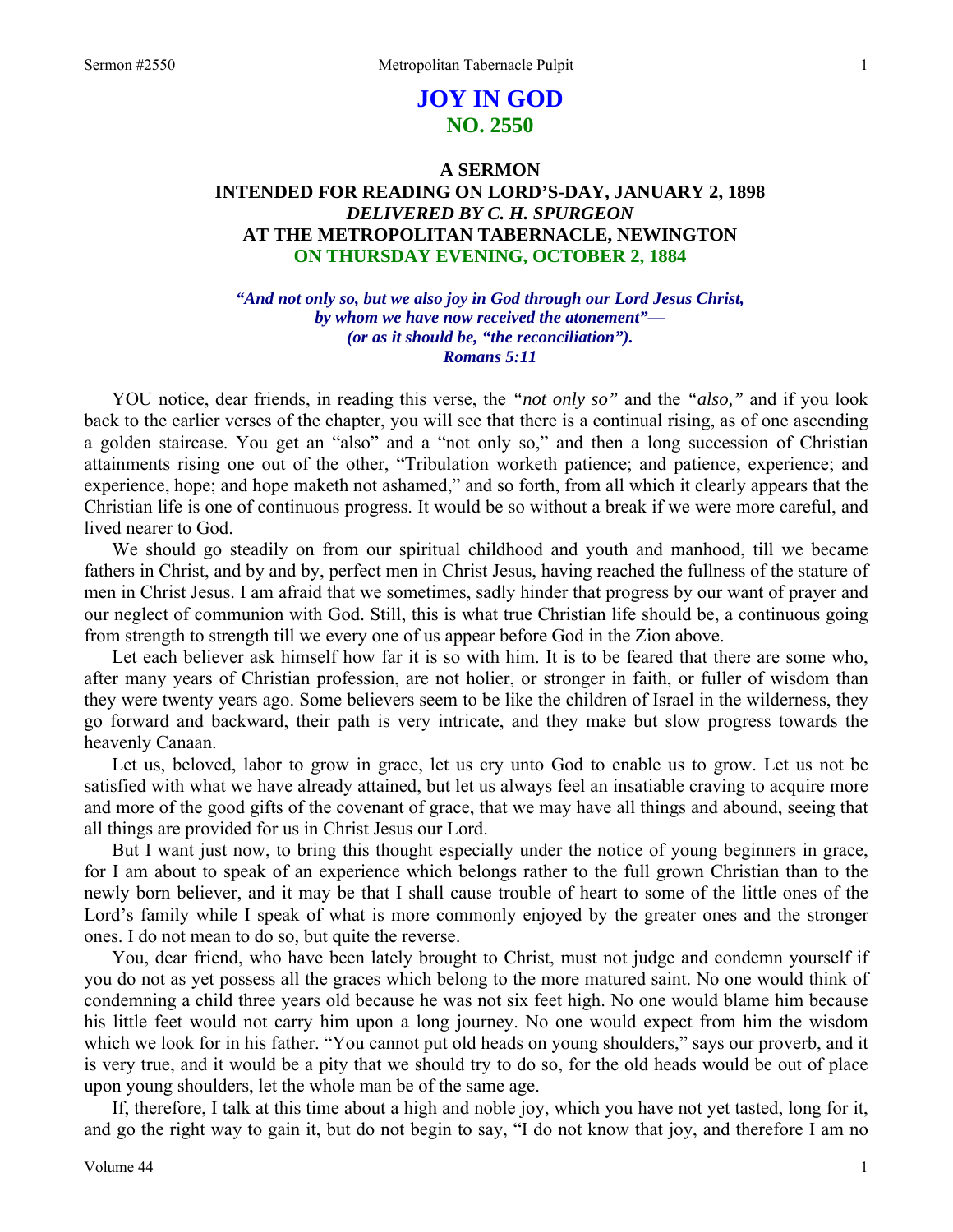child of God. I have not partaken of that delight, and therefore I cannot be a sincere believer in Jesus*.*" If you do so, you will be acting very unwisely, you will be acting toward yourself in a way in which a father would not think of acting toward his own child. Christian life is a life of progress, it does not yet appear what we shall be, but we are going forward, and onward, and upward, and we hope to continue doing so until we behold the face of Him we love, and then "we shall be like him, for we shall see him as he is."

A second observation I want to make is, that the Christian life has its own peculiar joys. If you look through the chapter from which our text is taken, you will see that it begins with a joy, "Therefore, being justified by faith, we have peace with God." That is a smoothly flowing current, fathomless, and full of infinite sweetness. I do not know, if I had my choice of the state of heart in which I would wish to be between here and heaven, whether I would not prefer continual peace to any other condition of mind.

It is a blessed thing sometimes, to soar aloft, as on the wings of eagles, and to seem to play with the young lightnings that are at home with the sun. It is a grand thing to live even here in the very presence of God, and to feel that earth has grown into a little heaven, but I find that such an ecstatic state as that is frequently followed by deep depression. Elijah runs before Ahab's chariot, but the next morning he runs away from a woman, and asks that he may die. Our great "ups" are not far off equally great "downs," we climb the mountains, and then we slip down the cliffs; we descend into the Valley of Humiliation soon after we have been on the tops of the hills of communion. If one could always be just quiet and peaceful, it would be best.

Then, in the second verse, the apostle says, "We rejoice in hope of the glory of God." That is no small joy, to be always looking for His coming in whose sovereignty we shall be made kings, and as the result of whose passion we shall be made priests, expecting to behold Him here, and then looking for the revelation of the glory when we shall be "for ever with the Lord."

Oh, we have great joy whenever we think of heaven! Sit down, and turn over the passages of Scripture which relate to it. Think of the communion of saints that you shall enjoy there, and especially of the beatific vision of the face of Him "whom having not seen, ye love; in whom, though now ye see him not, yet believing, ye rejoice with joy unspeakable and full of glory." What must it be to be there? We cannot at present tell, but the apostle says, "We rejoice in hope of the glory of God," and so we do.

Then, in the third verse, he tells us of another joy of which worldlings certainly never taste. "Not only so, but we glory in tribulations also." There is a secret sweetness in the gall and wormwood of our daily trials, a sort of ineffable, unutterable, indescribable, but plainly experienced joy in sorrow, and bliss in woe. O friends, I think that the happiest moments I have ever known have been just after the sharpest pains I have ever felt. As the blue gentian flower grows just upon the edge of the Alpine glacier, so too, extraordinary joys, azure-tinted with the light of heaven, grow hard by the severest of our troubles, the very sweetest and best of our delights.

Then the apostle tells us in our text, that we have another joy*,* of which I am now going to speak, "joy in God through our Lord Jesus Christ." Let no man's heart fail him when he hears the experience of the tried people of God. It is true that we do have troubles peculiar to the Christian state, there are some sorrows which are not known outside the family of God. They are very blessed, health giving, purifying sorrows, and we would not wish to be without them, but still, sometimes they are very keen, and cut the heart even to its very center. Yet though that is the case—and we admit that it is—we also have some peculiar joys which no others realize.

There are fruits in God's storehouse which no mouth has ever tasted till it has been washed clean by the Word and by the Spirit of God. There are secret things which are not seen by the human eye, however much enlightened by knowledge, until those eyes have been touched with heaven's own eye salve that it may look and still may live—look into the glory, and not be blinded by the wondrous sight. Come then, you who are tempted by the world's joys, and see where true joy is to be found. Turn away from that painted Jezebel, she will but mock and deceive you.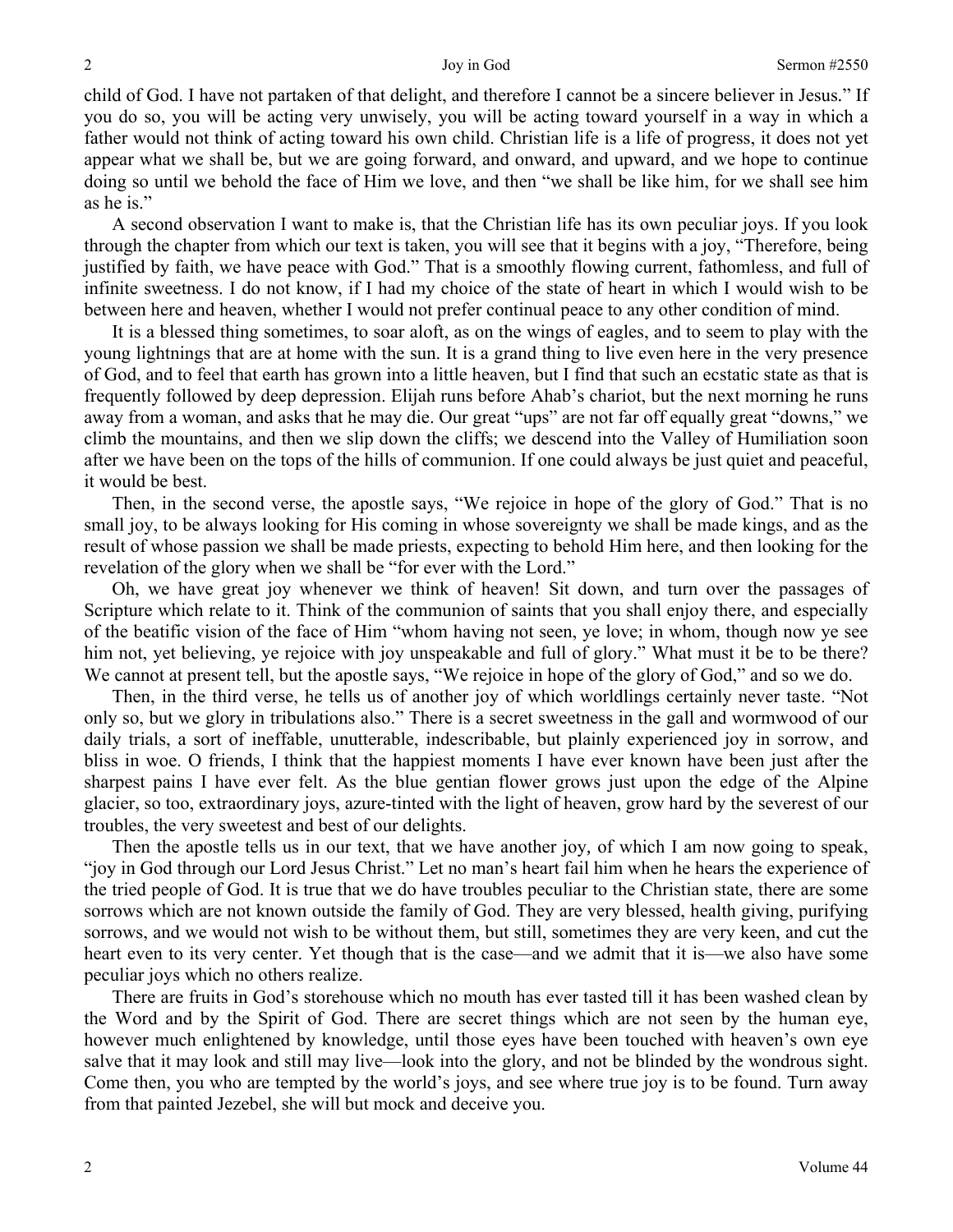### **"***Solid joys and lasting treasure, None but Zion's children know."*

If you, young people, give your hearts to Christ, you must not dream that you have come to the end of your delights, you have but begun them. Notwithstanding the trials of a believing life, the ways of wisdom "are ways of pleasantness, and all her paths are peace."

Now, coming more closely to the text, I am going to answer three questions. First, *what is joy in God?* Secondly, *how is this the evidence of reconciliation?* "We joy in God through our Lord Jesus Christ, by whom we have now received the reconciliation." And thirdly, *why is it that this joy is said to be through our Lord Jesus Christ?* 

### **I.** First then, WHAT IS JOY IN GOD?

Now, my dear friends, I have before me a topic which far exceeds my ability. I get out of my depth when I have such a question as this to answer, "What is joy in God?" I shall be like the swallow, that but touches the brook with its wing, and then is up and away again, I can do no more than skim the surface of the subject, but I know that there is, to the believer a joy, first, *in the very fact that there is a God.* To the ungodly man, it would be a great delight if it could be proved that there is no God. When he is at all serious, and thinks upon the great problems which concern his own state, he is troubled with the thought of God, for if there is a God, then sin must be punished.

If there is a God, then a life spent in neglect of Him must entail, somehow or other, chastisement and sorrow. The worldling would be glad if he could be thoroughly well assured that the idea of God is "a mere bugaboo of priests to keep men in terror," as some say. There is a something within a man that makes him feel and know that the world must have had a Maker. If it is so full of intelligence, a Someone, by His intelligence, superior to all the intelligence of mankind, must have made it, and the man gets troubled as he remembers that he has lived so many years, and yet has forgotten his Maker, and broken His laws.

But the child of God, the regenerate man, who feels within him the nature of God and kinship to the Most High, could not bear the idea of there being no God. Atheism is a black Egyptian night to a soul that once has known God. If we ever come to have joy in Him, anything which robs Him of His glory makes us grieve, but to prove that there is no God, would be to prove that we are orphans, it would prove to us our everlasting poverty and wretchedness. It would be to us an infinite catastrophe if we could ever be convinced that there is no God. Happily, we have no fear of any such a calamity, we delight to know that there is a God, and that God is everywhere.

Our highest joys are experienced when we are in His most immediate presence, and if we ever do anything which we should not do if we are conscious of His presence, we know that it is wrong, and we have to grieve for doing it. But when we live as in His sight, when we truly walk with God, then we live like Enoch, who "had this testimony, that he pleased God." Then do we realize the truest form of happiness and joy. So first, we have joy even in the fact that there is a God.

But we have joy, most of all, in the knowledge that *this everlasting God has become our Father.* We take no delight in the universal fatherhood which comes of creation, that is a poor thing, and belongs as much to dogs and cats as it does to us, for they are as truly created by God as we are, and that sort of fatherhood, of which I hear men talk, which is the portion of those who blaspheme God, and live in utter rebellion against Him, is not that of which the apostle wrote, "If children, then heirs; heirs of God, and joint-heirs with Christ"

Sirs, until God renews your nature, you are children of the wicked one, and not children of the Most High, neither have you any right to talk about the fatherhood of God towards you. "Ye must be born again," and only when you are born again, and have believed in Christ, are you God's children, for "as many as received him, to them gave he power"—the right, or privilege—"to become the sons of God, even to them that believe on his name: which were born, not of blood, nor of the will of the flesh, nor of the will of man, but of God."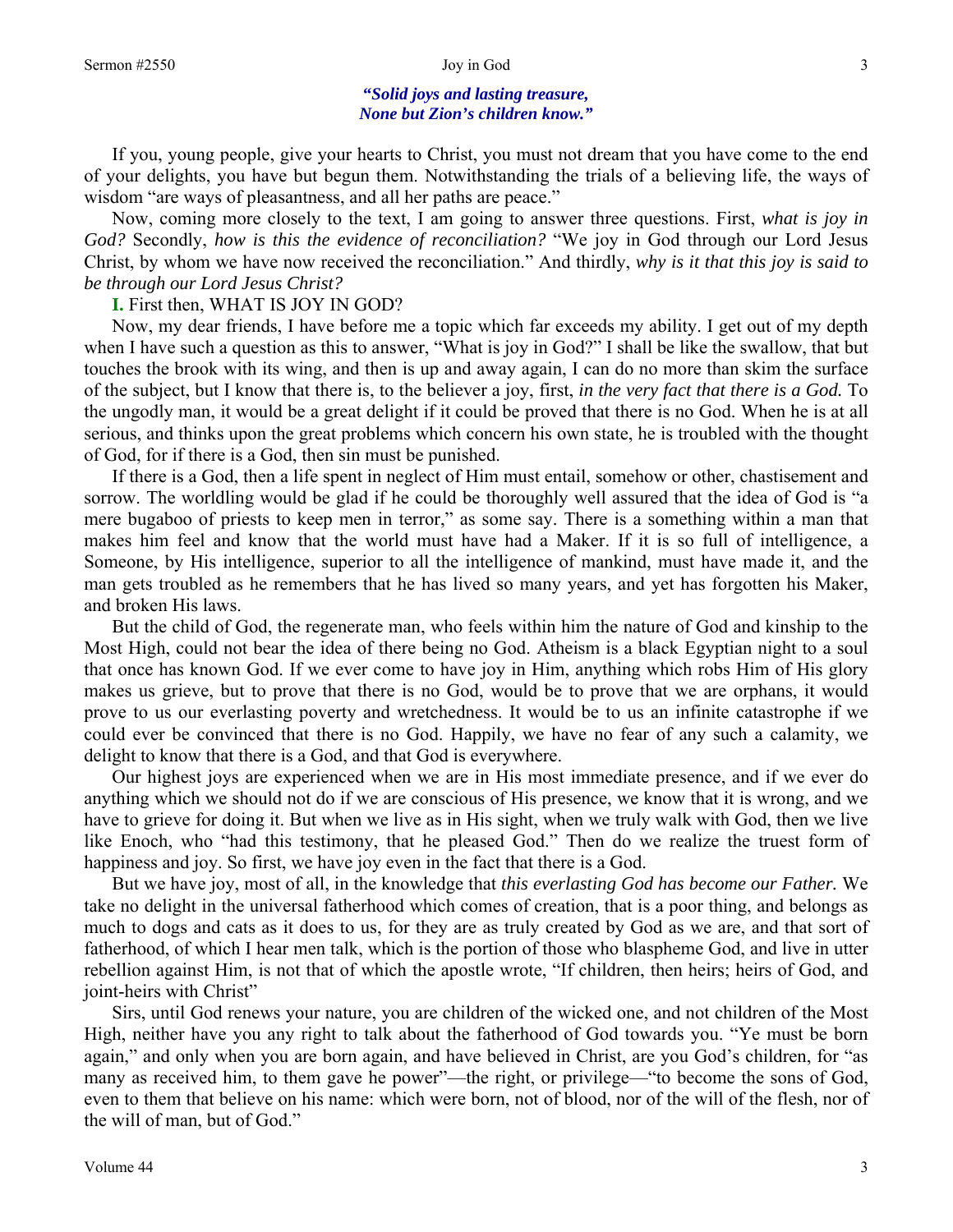But that fatherhood which comes of the spirit of adoption within you, because you have been born into the family of God—in this you may indeed rejoice. Now, can you not, and must you not, if you have believed in Christ, joy in God as you feel that He is, through His abounding grace, your Father? Whatever He does, He is your Father. When He smiles upon you, He is your Father. If He frowned upon you, He would still be your Father. I have told you before what the old Welsh preacher answered when his friend said to him, "While you are preaching this morning, may you have the smile of God resting upon you!" "Yes," he replied, "my dear brother, I hope that I shall have it, but if I do not have the light of God's countenance, I will speak well of Him behind His back."

So we should, when we do not have the Lord smiling upon us, we should speak well of Him behind His back. Let us be resolved to say with Job, "Though he slay me, yet will I trust in him." If He should take away every comfort which I have, I am so persuaded that it will be a Father's love that will dictate the action that I will still praise Him, and magnify Him, do what He may. It is joy indeed when you can say that, if the Lord is strong, He is strong for you; if He is wise, He is wise for you; if He is unchangeable, He is unchangeable to you; and whatever He is, and whatever He possesses, He has made Himself over to you to be your possession, saying, "I will be their God, and they shall be my people." This then, is joying in God—first rejoicing that there is a God, and then delighting in Him as our Father.

When we once reach this point, under the guidance of the Holy Spirit, we rejoice in every attribute of God, *we delight in Him as He is revealed.* I fear me that, in these days, many men are very busy trying to construct a god for themselves, such as they think God ought to be, and it generally turns out that they fashion a god like themselves, for that saying of the psalmist concerning idols and idol makers is still true, "They that make them are like unto them, so is every one that trusteth in them." These modern manufacturers of gods make them blind because they are themselves blind, and deaf because they are deaf, and dead because they are spiritually dead.

No, beloved, there is no God but the God revealed in Holy Scripture, the God of Abraham, and Isaac, and Jacob, the God and Father of our Lord and Savior Jesus Christ, and the excogitation of another godhead, which has been the business of the sages of the present day, is all a mistake and a delusion. God can only be seen in His own light. He must be His own Revealer, and no man can know God except God shall reveal Himself unto him.

I trust that many of us can say that we do rejoice in God as we find Him in the Scriptures. Some quarrel with God as a Sovereign, and no doctrine makes them grind their teeth like the glorious truth of divine sovereignty. They profess to want a god, but he must not be on a throne, He must not be King, he must not be absolute and universal Monarch, He must do as his creatures tell him, not as he himself wills. I adore that God who says, "I will have mercy on whom I will have mercy, and I will have compassion on whom I will have compassion." Such a God as He is needs no limitation, let Him do as He wills, for it is not possible that He should will to do anything that is unjust or unholy. Let us joy and rejoice in Him as an unlimited Sovereign.

Then let us rejoice in Him as perfectly holy. The holiness of God is an attribute that may well fill us with awe, to the eyes of ungodly men, it shines like "the terrible crystal" of which Ezekiel speaks, but in the Word of God, whenever the song rises higher than usual, you will generally find that it is a hymn in praise of the holy God. Yea, this is the song of heaven, "They rest not day and night, saying, Holy, holy, holy, Lord God Almighty, which was, and is, and is to come." The wholeness of the divine nature is seen in His holiness, there is in Him no defect, no excess, He is altogether just such as a holy soul must delight in.

I trust also, dear friends, that you and I can joy in God as to His justice. The justice of God makes men dread Him till they become His children. There are some today, who pretend to preach the Gospel, but who really are preaching "another gospel: which is not another," and they try to set forth the littleness of sin, and as for the justice of God it seems to be ignored by them. Their effeminate deity is not worthy to be known by the name of God, but our God is terrible in His justice, and He will by no means clear the guilty, and conscience tells every man this.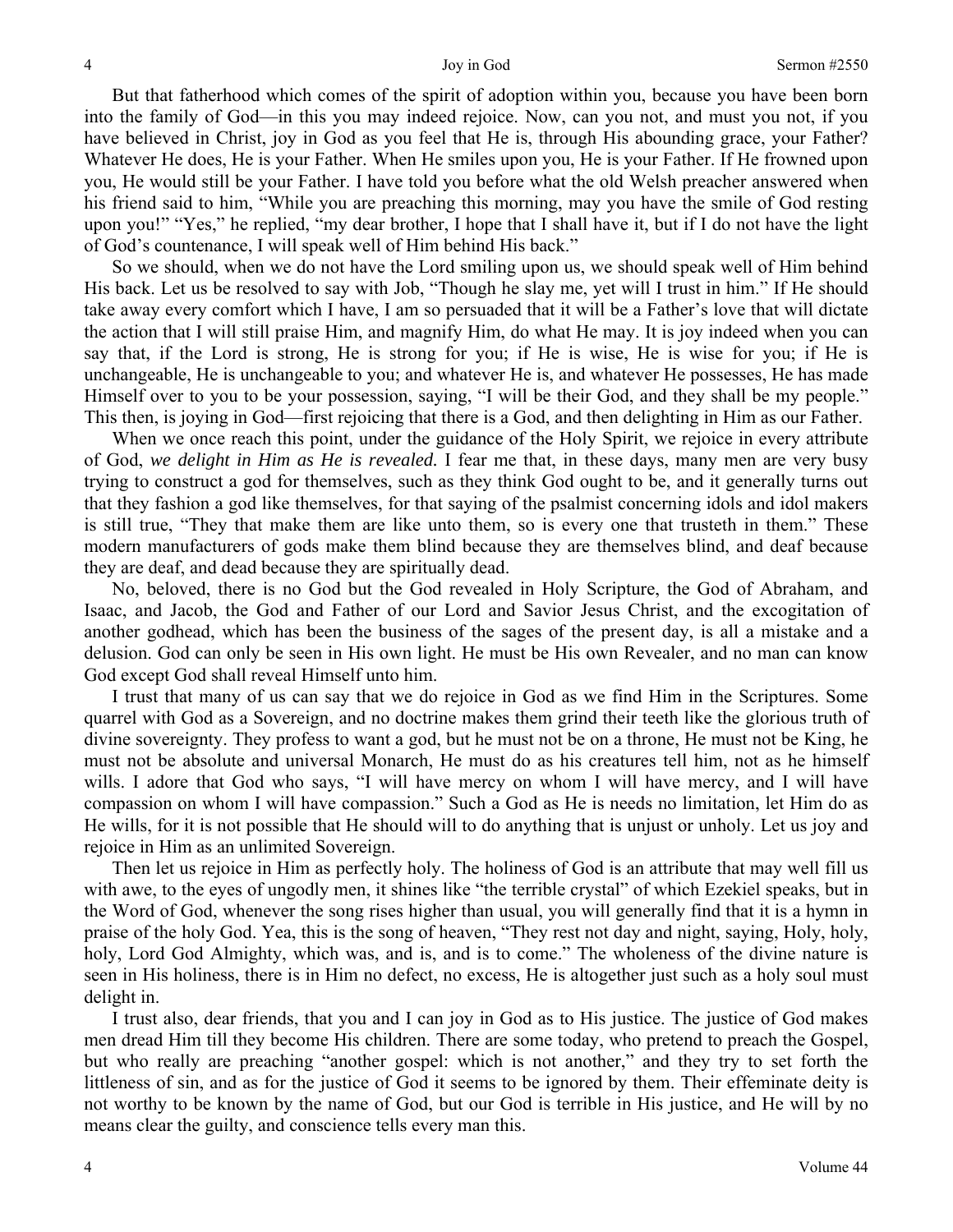But the believer in Jesus, when he sees what God did that justice might be satisfied, and that love might freely flow to the unworthy—when he beholds Christ crucified, the great Father piercing His Son with sharpest smart that He might justly put away the sin of His people, then he comes to delight in God's justice. Instead of threatening him, God's justice becomes the guardian of his salvation with a drawn sword protecting him from condemnation. Happy is the man who can say of every attribute of God that he adores it, the man who would not have turned back at the Red Sea, and not refused to sing unto the Lord who had triumphed gloriously in His righteous vengeance upon the ungodly.

Bow your heads before God as He is, as He declares Himself to be in His own Word, for if you do not, you are not reconciled to Him, but if you are truly reconciled to Him, you will accept Him without question in all those points that seem dark and mysterious, you will believe those doctrines which sometimes grate upon the ear as you hear of them, and you will say, "Though I cannot understand, I adore; and where I tremble before the LORD, so that the joints of my bones are loosed, and I fall prostrate at his feet, yet even in those dread mysteries I feel that I love and I joy in God."

Beloved brothers and sisters, what a blessed and transcendent joy this joy in the Lord is! Sometimes you joy in your children, yet they die, and then you sorrow. At other times, you rejoice in those who are grown up and are prospering, but perhaps they treat you with ingratitude, and then again your joy is gone. You joy in your health, and that is a great blessing, but you sicken, and your joy departs. Some rejoice in their riches, but wealth takes to itself wings, and flies away. You may joy in a choice friend, but after a while you may be forsaken and forgotten. You may joy, perhaps, in past achievements, and there may come to you a joy in your prospects for the future, but there is no joy equal to joy in God.

Suppose I have nothing in the house but God, suppose there is nothing for me to rely upon but God, nothing that I can call my own but God, well, is that a little thing? Are not all creatures but the visions of an hour? But the Creator is the substantial all in all, so that he who has God has all that he can possibly need. God, to His people, is the fullness out of which all their wants shall be supplied.

What a mercy it is that when we can joy in nothing else, we can joy in God! We can joy in His power, for He can help us. We can joy in His faithfulness, for He cannot fail us. We can joy in His immutability, for He changes not, and therefore we are not consumed. We can joy in every thought that we have of Him, for altogether and observed from every point of view, He is the delight of His people.

Well now, dear friends, if we have come as far as that, we can also say that we joy in God *in all His dealings with us.* "That is hard work," says one. But when you perfectly joy in God, you joy in everything that He does. Suppose you had a dear friend who came to your house, and suppose you should say to him, "anything that there is, you may enjoy, or you may take. I will give you anything you can ask for or desire. I owe my life and all my prosperity to you." Well, if you did miss this and that of your treasures which you might like to have retained, when you heard that your friend had them, you would be quite content.

According to that good old parable, when the master went into the garden, and took a very choice rose, the gardener did not trouble himself at the loss of it when he knew who had plucked it. He was so glad that the master admired it, that he could even rejoice that it had gone.

Now, dear friends, can you not get to this point, that if the Lord brings you comforts, you will not rejoice in them so much as in Him who brings them? You say that you can get as far as that, but if the Lord takes away your comforts, can you come to this point, that you will not sorrow over them, but that you will joy in Him who took them away? The drops are gone, yes, but there is the fountain always flowing. Though the sunbeam be hidden from your eye, the sun is always shining.

Wherefore, always rejoice in God, your all in all, and say, "Yes, I will rejoice in all his dealings with me." Looking back on the whole of my own life, I desire to bless God for everything that He has ever done for me. I desire to praise Him for every cut of the rod, for every blow of the hammer, for every melting in the furnace, for the crucible and the burning heat. Everything has commenced, and continued, and concluded as it ought to do, according to His infinite love and wisdom, and I therefore joy in all that God does to me, and bless His holy name.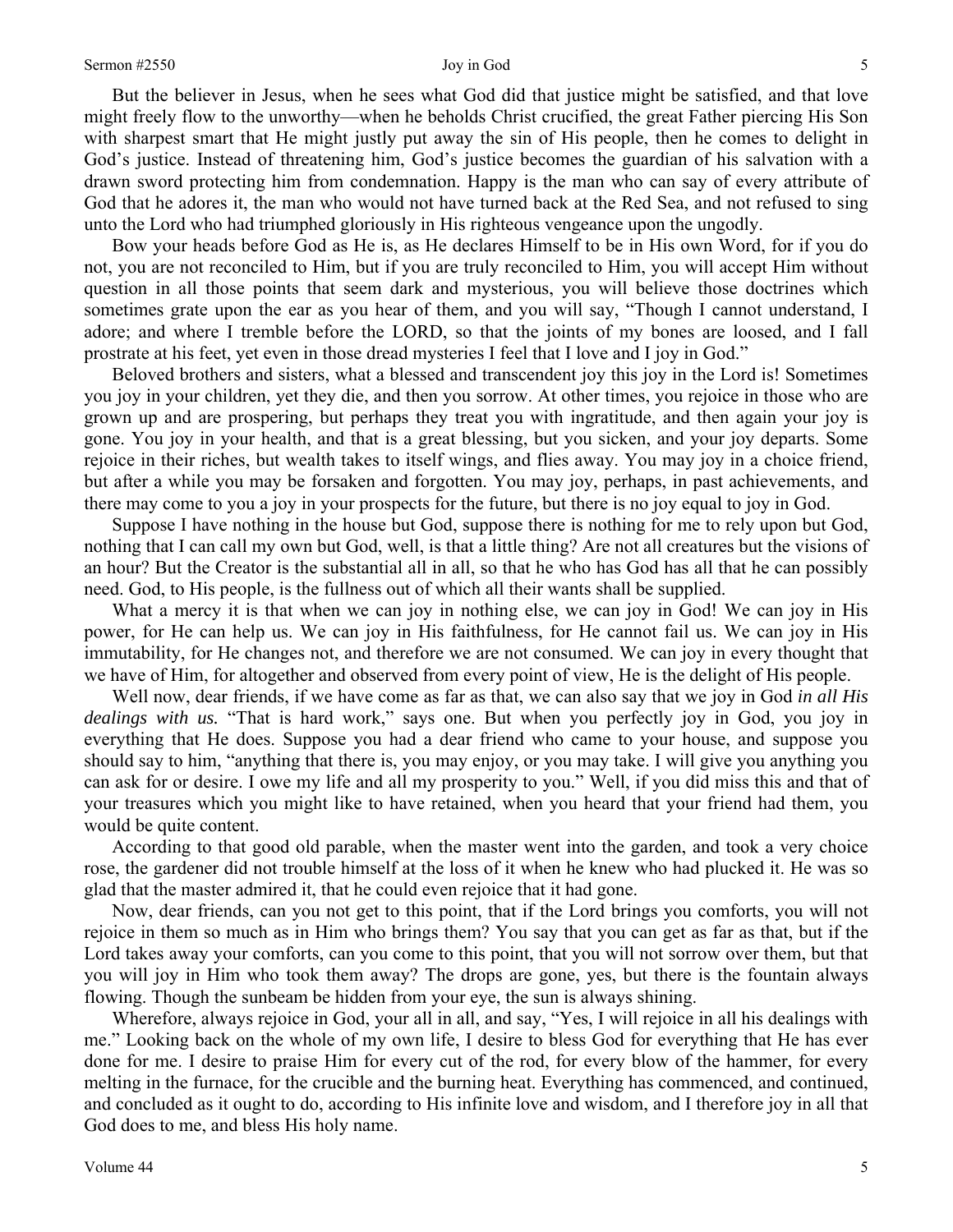Then I think that we also learn to joy *in all God's requirements of us,* and *in all His teachings.* In all that He tells us, and in all that He reveals to us of the world to come, we learn to joy in God. Thus, as I told you, I have only touched the surface of this great subject, I pray the Holy Spirit to reveal to you all that there is in the blessed Trinity in which we can rejoice. This God is our God, and He has said, "Delight thyself also in the LORD; and he shall give thee the desires of thine heart*.*" There is no fear of your delighting too much in Him, so let your hearts be filled with joy. Take down your harps from the willows, and touch every string with sacred delight as you joy in God.

**II.** I was next to have answered the question, HOW IS THIS JOY THE EVIDENCE OF OUR RECONCILIATION TO GOD?

I have occupied so much time over the first part of my theme that I must not dwell upon this portion of the subject, but it must be clear to you that any man who can truly joy in God is reconciled to God. That God is reconciled to him is certain, or else the man would not be reconciled to God, for no sinner was ever beforehand with God, and if I love God, I may be sure that He long ago loved me.

But one of the most glorious evidences of a man being reconciled to God is when he rejoices in God. Suppose he becomes obedient to certain outward precepts that he may be, and yet be very sorry that he has to be, obedient to them. Suppose he begins to repent and mourn to think that he has sinned, he may do that, and yet there may be latent in his heart the wish that he could have his full of sin without fear of punishment.

But when a man feels, "There is no one in the world that I love as I love God, there is none that I adore as I adore the Lord, for Him I would live, for Him I would die, He is everything to me, He is the source of my delight, and the spring of all my joys"—why, that man is perfectly reconciled to God. You can see that the enmity in his heart is slain, you can see that now God's purposes are his purposes, and God's desires are his desires. That which God hates, this man hates, that which God loves, this man loves. You can see that he is perfectly reconciled to God because he rejoices in God.

As for that part of the reconciliation which has to do with God Himself, about that no question can possibly arise. The difficulty never was as to how to reconcile God to a sinner, but to reconcile the sinner to God. The Lord Jesus Christ has done perfectly that which enables God with justice to manifest mercy to the guilty. That is done, you may take that for granted, and be sure that it is done in your case when this lesser matter of reconciling you to God is most assuredly accomplished, as it is when you "joy in God through our Lord Jesus Christ."

**III.** My last question is, WHY IS THIS JOY SAID TO BE THROUGH OUR LORD JESUS CHRIST?

Why first, *because it is through Him we have received this reconciliation*. No man can rejoice in an unreconciled God. As long as you look up to God, and see Him bound by the justice of His nature to punish you for your sin, you cannot delight in Him, you are filled with dread and dismay. But when you see Christ making a full atonement for sin, when you know that because you have believed in Him, you have the sure evidence that He made atonement for your sins in particular, and put them away, then you feel that you are reconciled to God. God, apart from Christ, must be the object of dread to the guilty, but God, in Christ Jesus, upon the throne with the covenant rainbow round about Him, that God becomes our joy and delight.

I believe that, in the world in general, men talk a great deal more about God than they do about Jesus Christ. At least, they speak about "Providence," and about "the Almighty," and so forth, and there are some who say, "Yes, God is good, He has been very good to me," and in common parlance you hear much about God. But ah! my dear hearer, well as that may be, it is all ignorant misunderstanding until you see God in Christ Jesus.

For you unconverted people, there can be nothing about God that can be comforting to you until you see Him revealing Himself by His own Son, the great Sacrifice for sin. "Behold the Lamb of God, which takes away the sin of the world." No man cometh unto the Father but by Christ. He that has seen Christ has seen the Father, but he who knows not God, knows not Christ, however frequently he may speak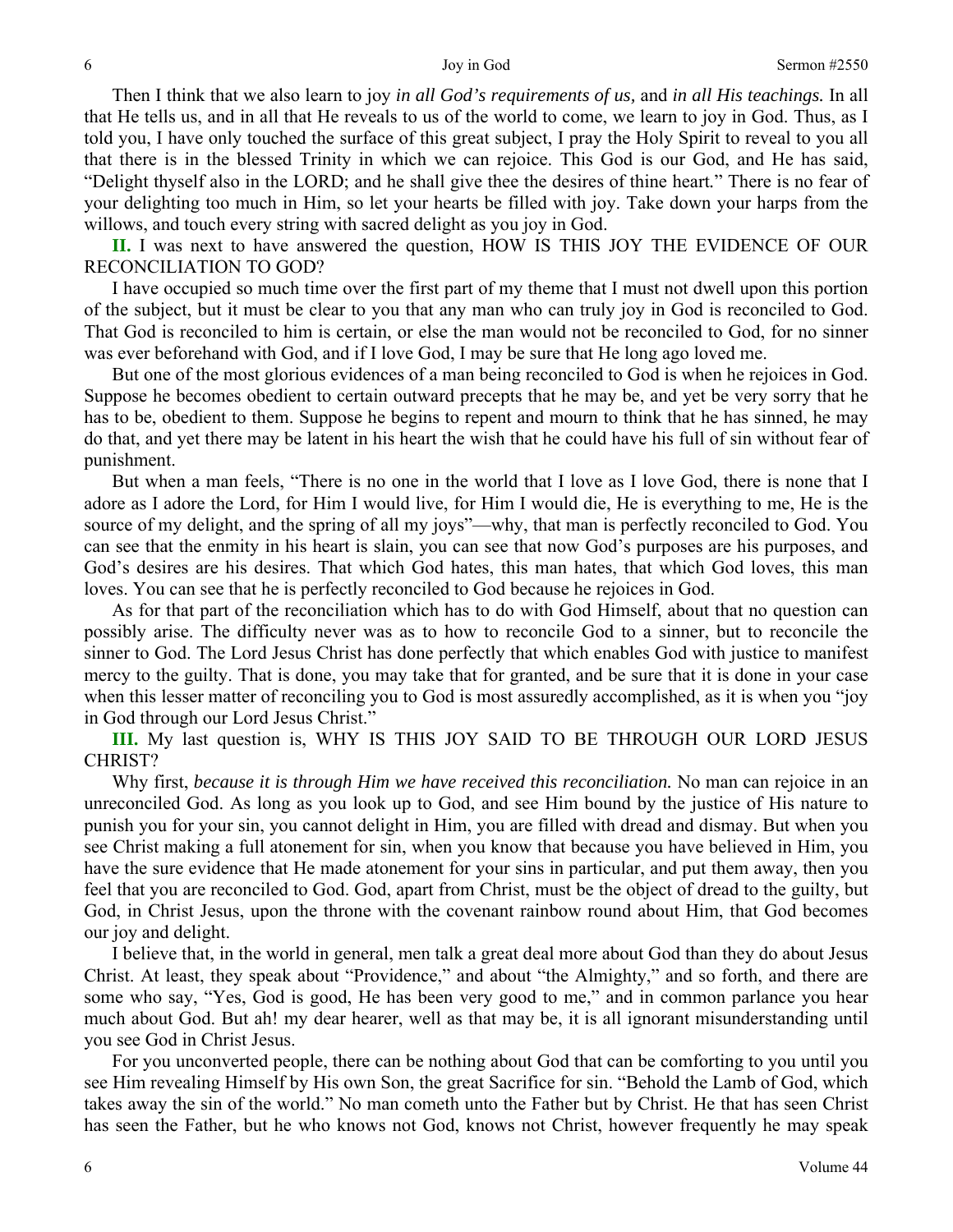about Him. So that it is God seen through Jesus Christ to whom we are reconciled, and in Him we joy, in the reconciled God who has at His side—

### *"The Man of love, the Crucified,"—*

of whom we sang just now.

Furthermore, we only joy in God being reconciled to us *when we have been ourselves viewing the Lord Jesus Christ.* Is there anything that makes a man love God like a sight of Christ? You may, when you are well trained, love God for all His goodness in creation and providence, but the heart is never truly tuned to love until it comes to Calvary, and I believe that afterwards, the waves of love never rise to Atlantic billows except when the wind blows from Calvary.

When I behold Him, who is the best beloved of the Father, an infant in His mother's arms, a sorrowing man toiling over the rough roads of Palestine, when I behold Him as a bound victim led to the slaughter, and willingly yielding up His life in a cruel and shameful death that He may redeem us from the curse of the law, then my heart clings to the heart of God as a child clings to its mother.

Blessed be God the Father, since we have beheld God the Son, and our hearts have been renewed by God the Holy Ghost, we can joy in God through our Lord Jesus Christ. There is no joy in God except as you see Jesus Christ intimately knit with Him, and with yourself. Do not try to go to God by any other way than through this golden gate of the great sacrifice of your redeeming Lord, but just now sit here, and joy in God, and then go home, and still joy in God.

Perhaps, when you reach your door, there will be some bad news for you, if so*,* still joy in God. Possibly when you get home there will be an ungodly husband there, and no peace or comfort in the house, but still joy in God. Perhaps when you sit down to your evening meal, the question may arise, "Where will the next one be found?" Yet still joy in God, say with the prophet, "Although the fig tree shall not blossom, neither shall fruit be in the vines; the labour of the olive shall fail, and the fields shall yield no meat; the flock shall be cut off from the fold, and there shal1 be no herd in the stalls: yet I will rejoice in the LORD, I will joy in the God of my salvation."

If you have, between here and heaven, no source of joy but your God, it shall be with you as when the rock was smitten in the wilderness, and the stream followed Israel through all their journeys. But if you have all that heart could wish for, and yet do not joy in God, you have not tasted what true joy is, you have only the pretense and the mockery of an adulterated delight, but if you get just a sip of true joy in God, though it be but as a drop by the way until you get to the wellhead in the home country, you shall be cheered and comforted in a manner that worldlings cannot understand.

I would that some of you would come and trust the LORD, you cannot joy in Him till you have trusted Him, but if you trust in Jesus as your Savior, you shall go onward, step by step*,* till even God Himself shall be an infinite delight to your every thought. God bless you, for Christ's sake! Amen.

### **EXPOSITION BY C. H. SPURGEON**

### *ROMANS 8:19-39*

**Verse 19.** *For the earnest expectation of the creature waiteth for the manifestation of the sons of God.* 

The whole creation is in a waiting posture, waiting for the glory yet to be revealed.

**20-21.** *For the creature was made subject to vanity, not willingly, but by reason of him who hath subjected the same in hope, because the creature itself also shall be delivered from the bondage of corruption into the glorious liberty of the children of God.* 

Everything here is blighted, and subject to storm, or to decay, or to sudden death, or to calamity of some sort. It is a fair world, but there is the shadow of the curse over it all. The slime of the serpent is on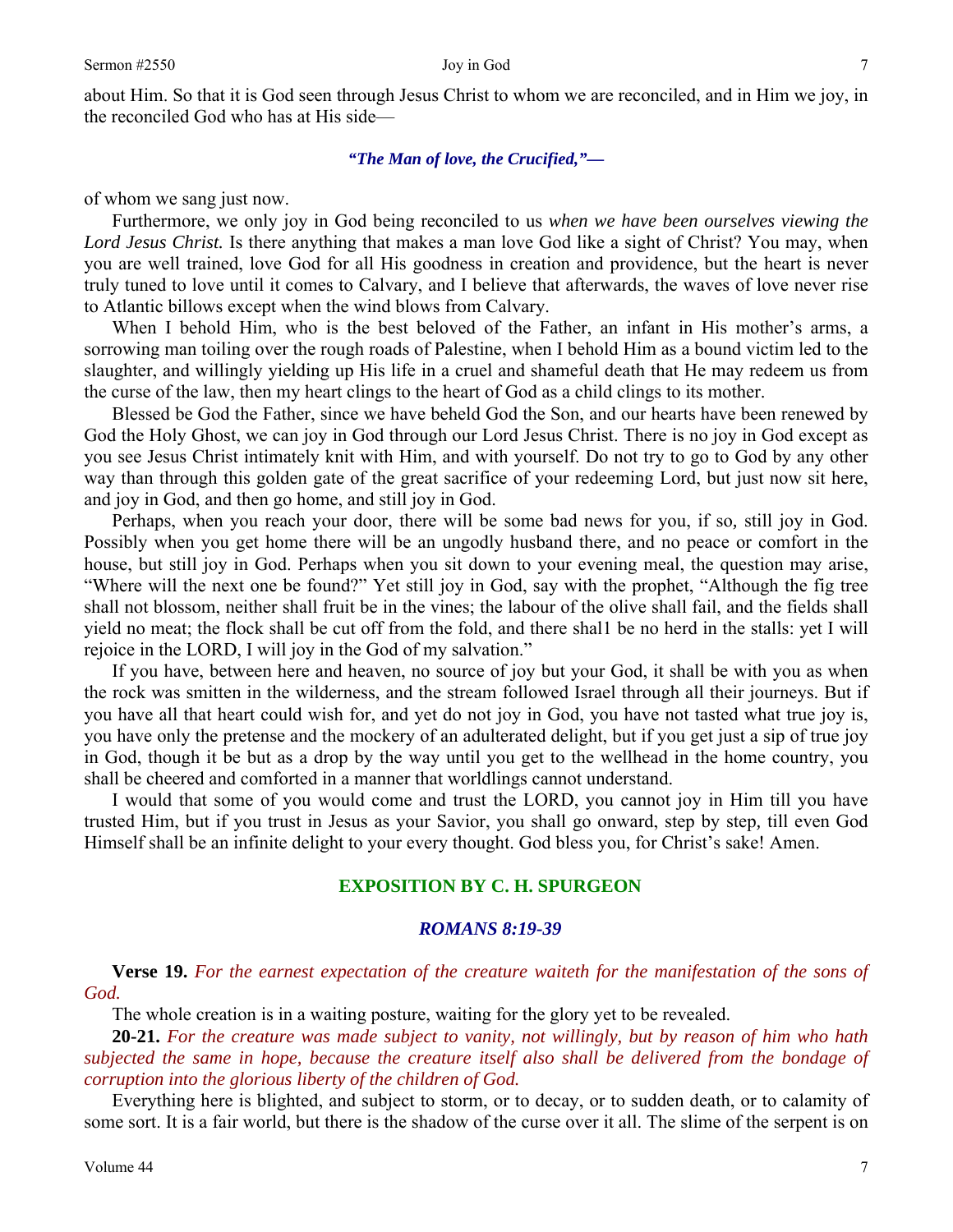all our Edens now. "The creation itself was made subject to vanity," but it "also shall be delivered from the bondage of corruption into the glorious liberty of the children of God."

**22.** *For we know that the whole creation groaneth and travaileth in pain together until now.* 

The birth pangs of the creation are on it, the living creature within is moving itself to break its shell, and come forth.

**23.** *And not only they, but ourselves also, which have the firstfruits of the Spirit, even we ourselves groan within ourselves, waiting for the adoption, to wit, the redemption of our body.* 

That is our state now, at least, it is the condition of the most of us. Some of our brethren have gone ahead so tremendously that they have passed out of the world of groaning altogether, they are perfect. I regret that they are not in heaven, it would seem to be a much more proper place for them than this imperfect earth is.

But as for us, our experience leads us, in sympathy with the apostle, to say that we are groaning after something better. We have not received it yet, we have the beginnings of it, we have the earnest of it, we have the sure pledge of it, but it is not as yet our portion to enjoy, we are "waiting for the adoption, to wit, the redemption of our body," for though the soul is born again, the body is not. "The body is dead," says the apostle, in the tenth verse of this chapter, "because of sin; but the spirit is life because of righteousness*.*" There is a wonderful process through which this body shall yet pass, and then it shall be raised again, a glorious body, fitted for our regenerated spirit, but as yet it remains unregenerate.

**24.** *For we are saved by hope:* 

Hope contains the major part of our salvation within itself.

**24-26.** *But hope that is seen is not hope: for what a man seeth, why doth he yet hope for? But if we hope for that we see not, then do we with patience wait for it. Likewise the Spirit also helpeth our infirmities.* 

That same Spirit who gave us the spirit of adoption, that same Spirit who set us longing for something higher and better, "also helpeth our infirmities," and we have so many of them that we show them even when we are on our knees.

**26.** *For we know not what we should pray for as we ought: but the Spirit itself maketh intercession for us with groanings which cannot be uttered.* 

There seems to be a good deal of this groaning, it is only in heaven that there are—

*"No groans to mingle with the songs Which warble from immortal tongues."* 

But down here a groan is sometimes the fittest wheel for the chariot of progress. We sigh, and cry, and groan, to grow out of ourselves, and to grow more like our Lord, and so we become more fit for the glory which shall be revealed in us.

**27.** *And he that searcheth the hearts knows what is the mind of the Spirit, because he maketh intercession for the saints according to the will of God.* 

That is the whole process of prayer. The Spirit of God knows the will of the Father, and He comes and writes it on our hearts. A true prayer is the revelation of the Spirit of God to our heart, making us desire what God has appointed to give us. Hence the success of prayer is no difficulty to the predestinarian. Some foolishly say, "If God has ordained everything, what is the use of praying?" If God had not ordained everything, there would be no use in praying, but prayer is the shadow of the coming mercy which falls across the spirit, and we become in prayer in some degree gifted like the seers of old. The spirit of prophecy is upon the man who knows how to pray, the Spirit of God has moved him to ask for what God is about to give.

**28.** *And we know that all things work together for good to them that love God,—* 

*All* things." That is a very comprehensive expression, is it not? It includes your present trouble, your aching head, your heavy heart, "all things." "All things *work."* There is nothing idle in God's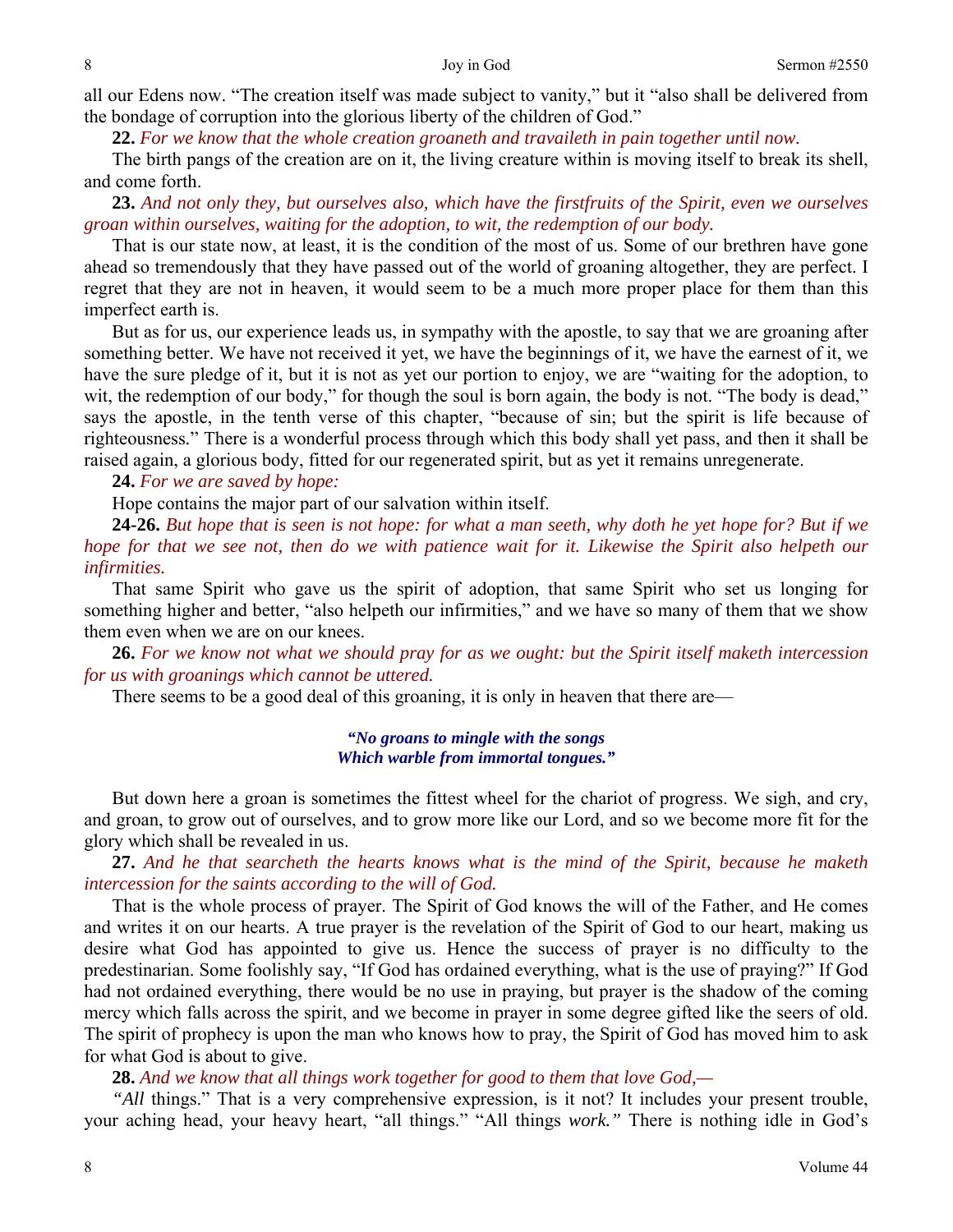domain. "All things work *together."* There is no discord in the providence of God. The strangest ingredients go to make up the one matchless medicine for all our maladies. "All things work together *for good"—*for lasting and eternal good*—"to them that love God,"* that is their outward character—

**28.** *To them who are the called according to his purpose.* 

That is their secret character, and the reason why they love God at all.

**29.** *For whom he did foreknow, he also did predestinate to be conformed to the image of his Son, that he might be the firstborn among many brethren.* 

Oh, what a glorious privilege is yours and mine, if we are indeed children of God! We are, in some respects, children of God in the same sense as Christ Himself is, He is the firstborn, and we are among His "many brethren."

**30.** *Moreover whom he did predestinate, them he also called: and whom he called, them he also justified: and whom he justified, them he also glorified.* 

Notice that personal pronoun "he"—how it comes at the beginning, and goes on to the end. "Salvation is of the Lord." This is so often forgotten that, trite as it may appear, we cannot repeat it too often, "Whom *he* did foreknow, *he* also did predestinate…Whom *he* did predestinate, them *he* also called…and whom *he* called, them *he* also justified: and whom *he* justified, them *he* also glorified."

You might suppose, from the talk of some men, that salvation is all of the man himself—that is free agency pushed into a falsehood, a plain truth puffed into a lie. There is such a thing as free agency, and we should make a great mistake if we forgot it, but there is also such a thing as free grace, and we shall make a still greater mistake if we limit that to the agency of man, it is God who works our salvation from the beginning to the end.

**31.** *What shall we then say to these things? If God be for us, who can be against us?* 

If God is that great working One who does all this, who can be against us? "Why, a great many," says one. But they are nothing, nor are all put together anything at all, compared with Him who is on our side.

**32-33.** *He that spared not his own Son, but delivered him up for us all, how shall he not with him also freely give us all things? Who shall lay anything to the charge of God's elect? It is God that justifieth.* 

No, that is impossible, and if He does not lay anything to their charge, what cause have they to fear? **34.** *Who is he that condemneth? It is Christ that died,—* 

What, die for them, and then condemn them? Nobody can condemn them but the Judge, and if He is unable to condemn them, in consequence of what He has already done for them, then none can. But this is not all.

**34.** *Yea rather, that is risen again, who is even at the right hand of God, who also maketh intercession for us.* 

Will He blow hot and cold, and first intercede for them, and then condemn them? It cannot be.

**35.** *Who shall separate us from the love of Christ?* 

*"Quis separabit?"* That should be our motto in every time of trial: "Who shall separate us from the love of Christ?"

**35-36.** *Shall tribulation, or distress, or persecution, or famine, or nakedness, or peril, or sword? As it is written, For thy sake we are killed all the day long; we are accounted as sheep for the slaughter.* 

They have all had their turn, but did any of them, or all of them put together, ever divide the saints from Christ?

**37-39.** *Nay, in all these things we are more than conquerors through him that loved us. For I am persuaded, that neither death, nor life, nor angels, nor principalities, nor powers, nor things present, nor things to come, nor height, nor depth, nor any other creature, shall be able to separate us from the love of God, which is in Christ Jesus our Lord.* 

Blessed, forever blessed, be His holy name! Amen.